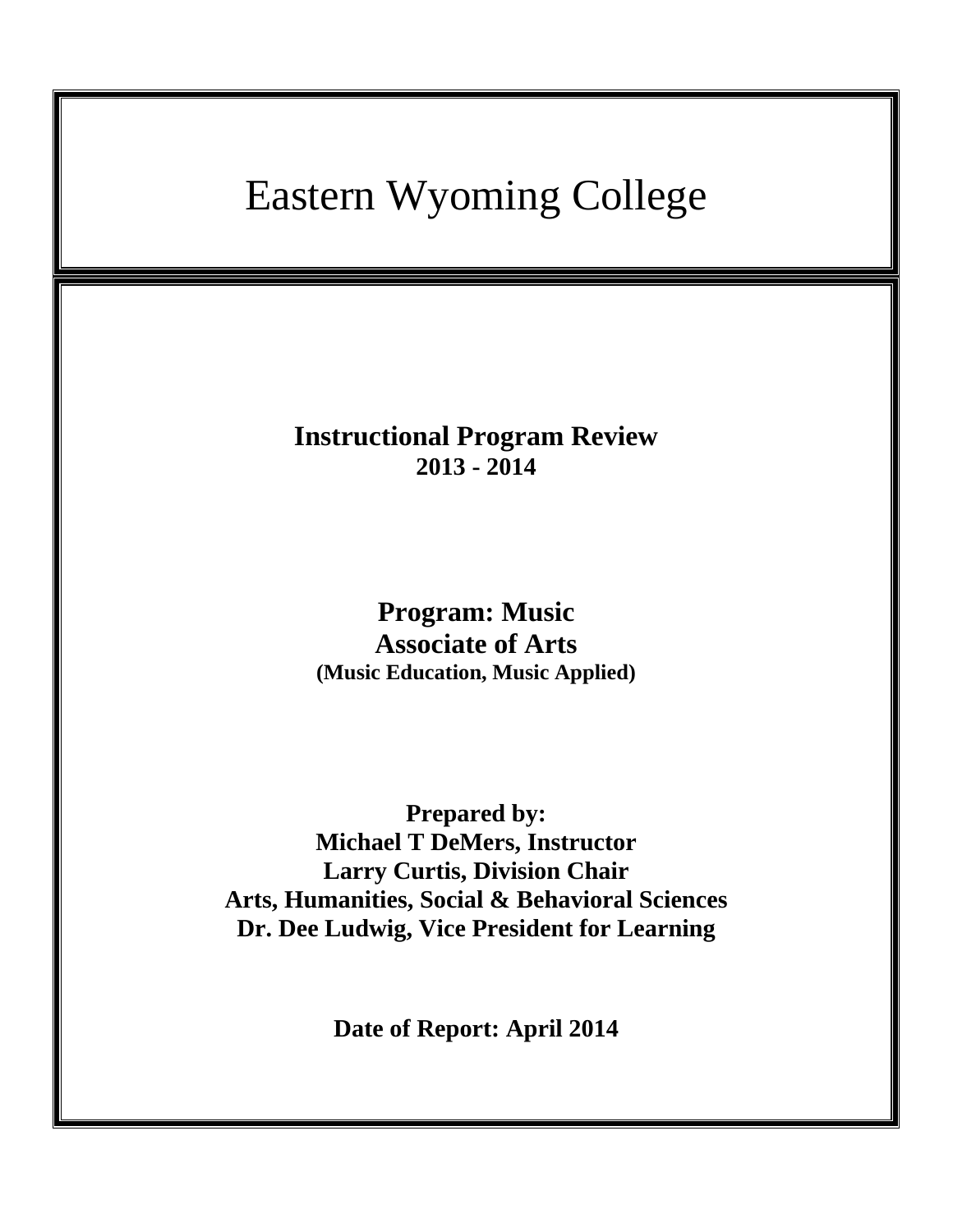## **EASTERN WYOMING COLLEGE Instructional Program Review**

## **Program Name**: MUSIC

## **Part I: Statistical Data from the past three years:**

|                               | 2010-2011 | 2011-2012 | 2012-2013 | 5-Year  |
|-------------------------------|-----------|-----------|-----------|---------|
|                               |           |           |           | Average |
| Annualized FTE Enrollment     | 23.7      | 29.9      | 37.3      | 24.8    |
| <b>Annualized FTE Faculty</b> | 11        | 1.9       | 2.6       | 1.7     |
| # Students MUSC               |           |           |           |         |
| # Graduated MUSC              |           |           |           |         |
| # Students MUSED              |           |           |           |         |
| # Graduated MUSED             |           |           |           |         |

 $\text{FTE} = \text{Full-time equivalent}$  Notes:

## **Modes of Delivery**:



|  | compressed |
|--|------------|
|  |            |

 $\forall$ ideo  $\mid X \mid$  face-to-face

## **Advisory Committee Members and Title or Role**:

Jeanne Hamer – advisor, Rich Reyes – advisor, Ezdan Fluckiger – advisor, Erin Jespersen advisor

## **Community Partners or Internships**:

The EWC Music program partners with Community Education to provide an opportunity for community members to perform in ensembles, and to provide EWC students the opportunity to perform in a larger ensemble alongside individuals who have made music an endeavor for lifelong learning.

EWC Music also partners with Goshen Community Theatre by loaning instruments, equipment, and assistance with rehearsals and performances of theatrical productions.

The EWC Music Club partners with the Eastern Wyoming Arts Council by providing assistance with ticket sales, ticket redemption, ushering, and help backstage as needed for Arts Council events. EWC Music Club students receive free admission to all Arts Council events for their service.

## **Revisions in Curriculum Since Last Review**:

Since the last review many changes have been made to the current curriculum. The Music Education degree has had the credit requirement lowered to 66, Introduction to Music and Introduction to Music of the World's Peoples have been adjusted to fit an online format, and a new course for music education and elementary education majors has been developed and implemented (MUSC 2018 Music for Elementary School Teachers).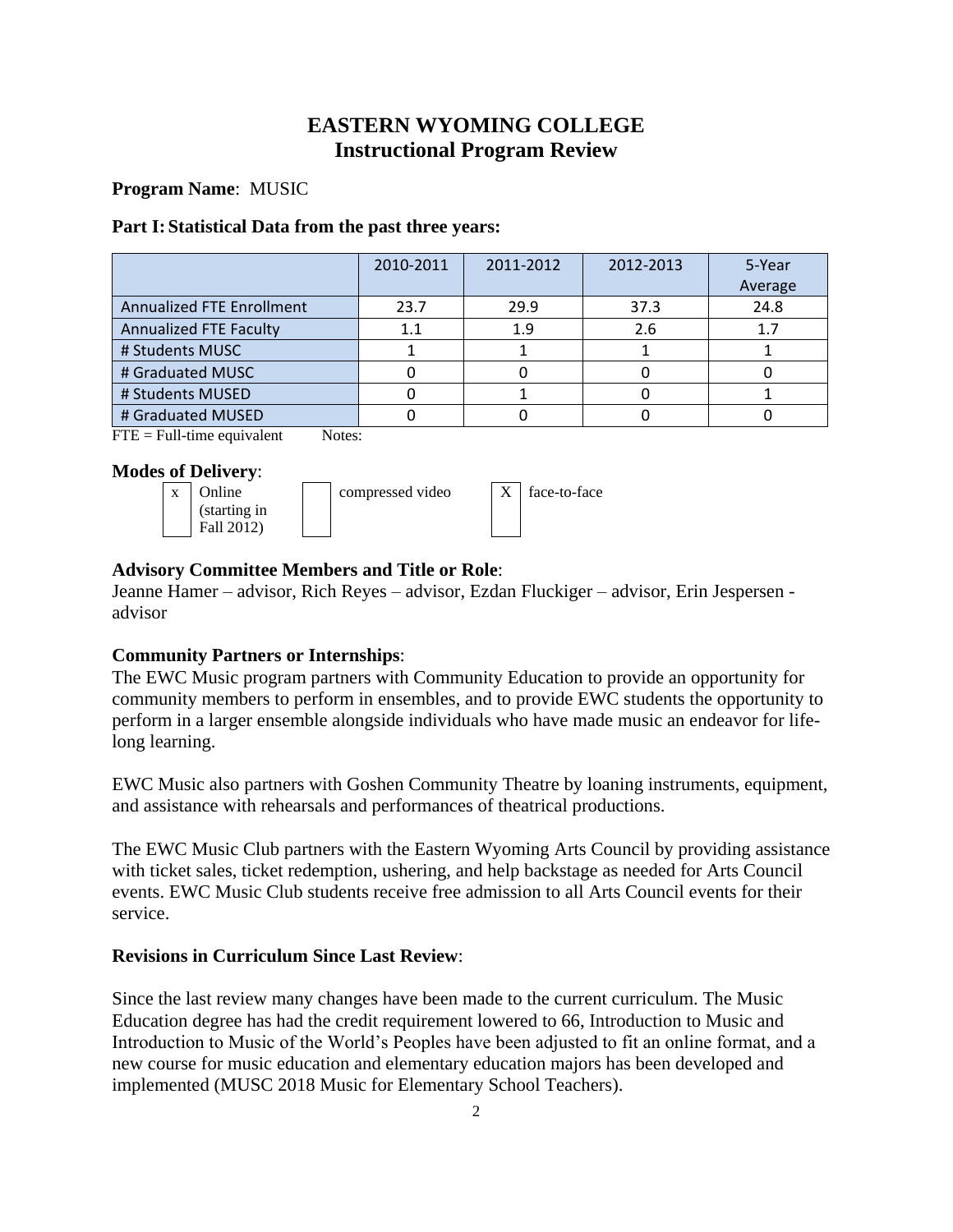## **Part II Narrative Analysis**

#### **Description of State and National Trends** (if applicable)

A 2009 article authored by John Thomasian, (*Testimony - Economic and Employment Impact of the Arts and Music Industry,* nga.org) the director of the National Governors Association Center for Best Practices, reveals that nationally there are more than 612,000 arts businesses which employ near 3 million performing artists. When this statistic is also combined with the large number of industries that are not focused on the arts but utilize the skills that are trained through study in the creative arts (i.e. tourism, technology, consumer goods) this number grows to around 40 million Americans. By the estimates stated in the NGA article, nearly 30% of all employed Americans are employed in the creative sector. Thomasian indicates in his testimony to the NGA that states that make an active effort to support the creative sector see a substantial growth in the arts industries, and a similar substantial growth in industries related to the creative sector.

In the Wyoming Arts Councils 2011 Creative Vitality Index (wyoarts.state.wy.us), Wyoming ranked second among western state's (AZ, CO, ID, MT, NM, WY, UT) creative economies. The creative economy (not including related industries) in Wyoming was responsible for \$143,000,000 of revenue in 2011, thanks to 8,249 creative jobs. Of these creative jobs, musicians and singers have had the fastest and largest increase in job opportunities. The 2011 report cites an increase of 106% or 426 new jobs for musicians and singers (not including educators).

The growth of the creative sector in Wyoming and the increasing attention to the economic benefits of the creative sector both indicate a substantial need in the near future for well trained creative minds. Here in Goshen County we have just been exposed to a wonderful example of how creativity and music can aid in economic growth within the agriculture industry. The Peterson Farm Bros were on the EWC campus April  $23<sup>rd</sup>$ , and have made a series of online videos using their musical and creative abilities to supplement their income through social media and advocate for the support of the agricultural industries.

| <b>United States</b>                                                                                     | <b>Employment</b> |           | <b>Percent</b> | <b>Job Openings</b> |
|----------------------------------------------------------------------------------------------------------|-------------------|-----------|----------------|---------------------|
|                                                                                                          | 2012              | 2022      | Change         |                     |
| Elementary School Teachers, Except Special Education<br>(Bureau of Labor Statistics)                     | 1,361,200         | 1,529,100 | 12.3           | 467.400             |
| Middle School Teachers, Except Special and<br>Career/Technical Education (Bureau of Labor Statistics)    | 614,,00           | 690.400   | 12.4           | 211.200             |
| Secondary School Teachers, Except Special and<br>Career/Technical Education (Bureau of Labor Statistics) | 955,800           | 1,008,700 | 5.5            | 312,600             |
| Musicians and Singers (Bureau of Labor Statistics)                                                       | 167,400           | 176.200   | 5.2            | 53.900              |
| <b>Wyoming</b>                                                                                           | <b>Employment</b> |           | <b>Percent</b> | <b>Job Openings</b> |
|                                                                                                          | 2010              | 2020      | Change         |                     |
| Elementary School Teachers, Except Special Education                                                     | 2,990             | 3,820     | 28             | 330                 |
| Middle School Teachers, Except Special and<br>Career/Technical Education                                 | 1.190             | 1,530     | 29             | 130                 |
| Secondary School Teachers, Except Special and<br>Career/Technical Education                              | 1,910             | 2,460     | 28             | 220                 |

**Statistics provided by US Department of Labor via Onetonline.org, unless otherwise noted**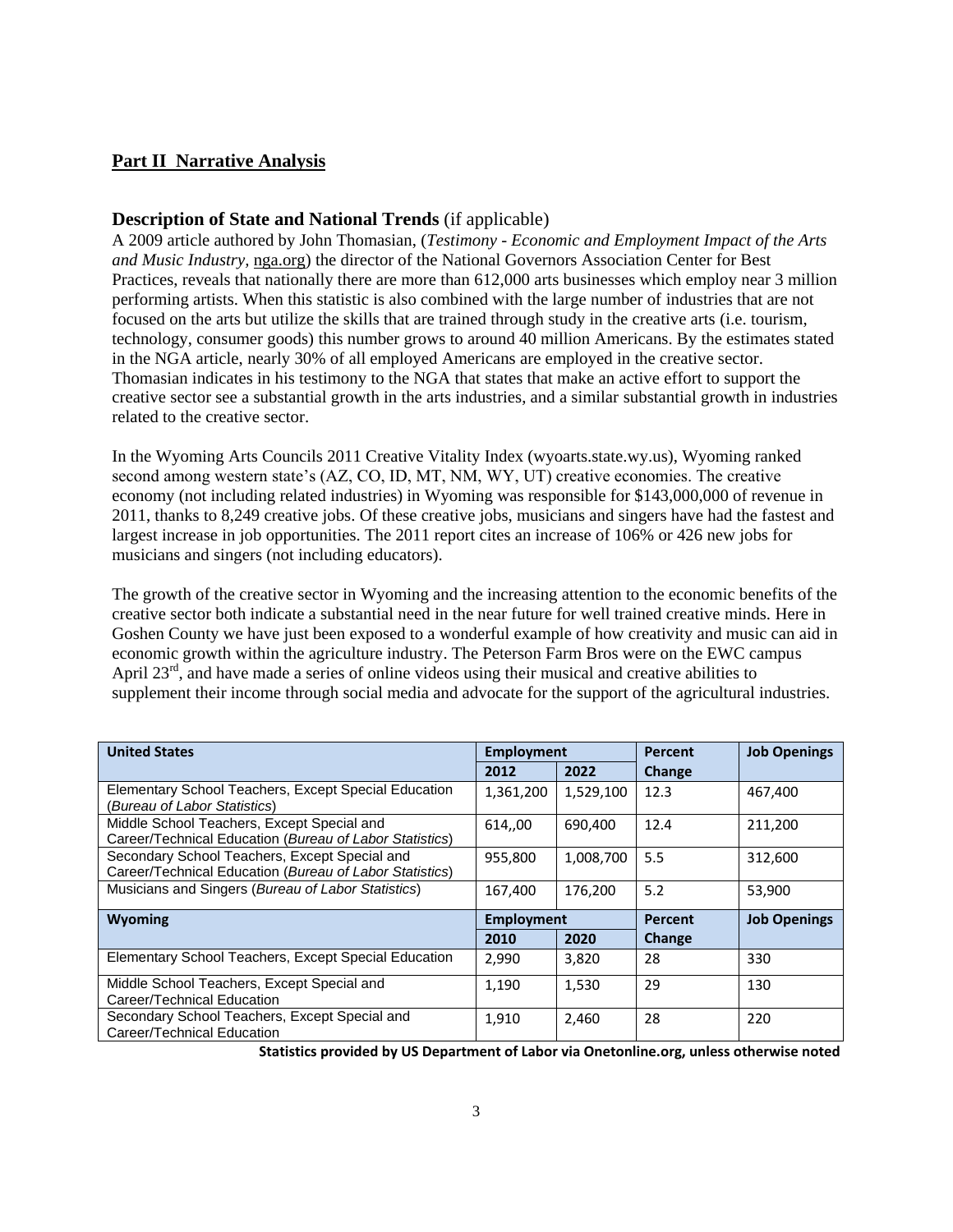#### **Activities in Support of Student Recruitment and Retention:**

Since beginning my employment at Eastern Wyoming College (EWC) in Fall of 2012, I have made multiple visits to high schools within our service area and Western Nebraska. During these visitations I give a talk on music career options, the music program at EWC, and the benefits of attending a community college. So far I have visited 12 schools within the aforementioned areas and have developed a rotation to visit each high school every two years.

I have also collaborated with area music instructors to develop the community ensembles at EWC and also to develop a free summer community band, which I co-direct. The goal of this summer group is to encourage students to view music as an endeavor for lifelong learning. Assisting with this group also provides me the opportunity to work directly with area high school students and to build a relationship with area music teachers.

I volunteer both my musical and technical talents to assist the Goshen Community Theatre group in many of their productions. This endeavor also provides me with an opportunity to meet and work with high school students who are heavily involved in the arts, and who are potential EWC students.

The music department markets to current and incoming students through direct phone calls, mailings, emails, and posters which are all designed to attract new students and encourage musical participation from current EWC students. All applicants to EWC that indicate an interest in music are directly contacted by EWC Music faculty to proactively answer questions about the department, offer information for scholarships and grants, and to personally invite them to visit the campus.

The EWC Music Club regularly hosts jam sessions, presentations on different musical styles, and coordinates trips to sing carols and to attend concerts. The EWC Music Club was re-initiated in the Fall 2013 semester with the expressed goal of benefitting the musical activities on campus, and to provide an alternative outlet for students to learn and experiment with music. The music club has attracted students that do not regularly participate in music ensembles or music classes and those that are quite involved with EWC Music activities. I believe the presence and growth of this club will greatly benefit the recruitment and retention strategies of EWC.

#### **Assessment of Student Learning:**

The CATS completed in class include Audio- and Video-recorded Protocols, Empty Outlines, Focused Listing, and Minute Paper. These techniques impress upon me the need to continue to alter presentation techniques to include much more student interaction, audio-video materials, and to implement more openended assessment techniques. I have been successful in altering the way that material is presented, and am actively working to find better assessment strategies. The Outcomes Assessment for the music major is a final recital given by the student, and judged by two faculty members and one guest.

## **Strengths of the Program and Faculty:**

My strengths as a musician and an academic lie in instrumental music, music theory, and music technology. My graduate studies focused on music composition and music theory, where I gained a great knowledge on the intricate workings of Western art music and our system of notation. I have lots of experience performing in large and small ensembles, and coaching individuals and groups in vocal and instrumental performance. I believe that my knowledge of theory and compositional techniques allows for greater insights into the repertoire when coaching an ensemble.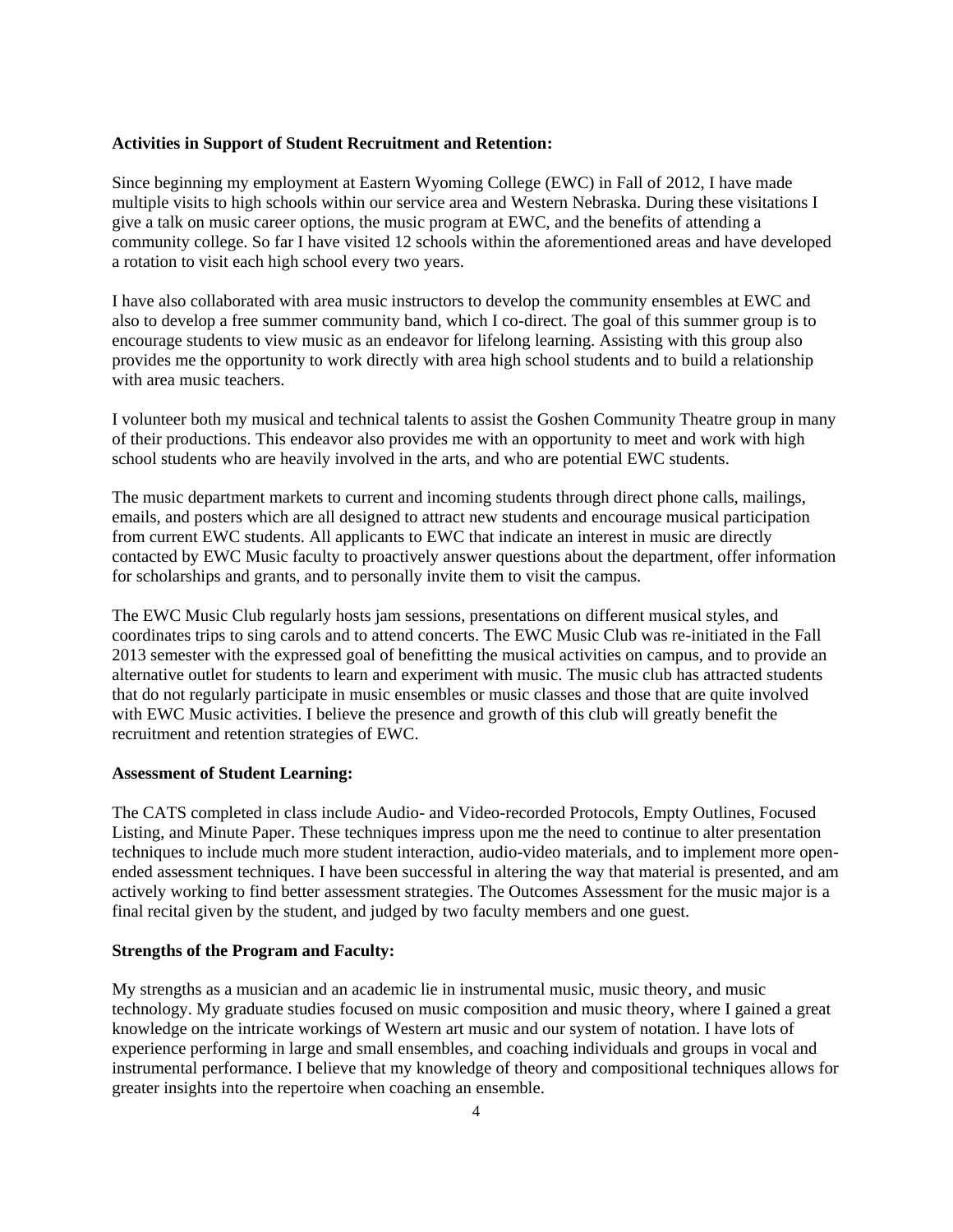The EWC Music program strengths are its versatility and ability to showcase individual talent. Due to the structure of the music courses and the size of the department, students are allowed many more opportunities for individual growth within an ensemble and within a class. The program has the ability to adjust to individual student needs, so that their academic and musical weaknesses can be improved without the student falling behind the class.

#### **Part III Recommendations**

#### **Faculty Recommendations:**

My recommendations for continuous improvement are as follows:

A. Student Learning: As is common amongst other colleges, many students entering the study of music are ill-prepared for the theory and individual lesson components. This is due to the focus on performance-only education in music in many middle and high schools. To combat this issue, I have been reworking the MUSC 1010 Music Fundamentals course as a fun, preparatory course for students who are not able to be successful in the theory sequence their first semester at EWC. I plan on continuing to rework the theory curriculum to be more outcome-based.

To continue growing the EWC performing ensembles in number and quality of performance, I intend to transition them to a 4 concert schedule. This schedule would include two concerts on-campus each semester, and some minor travel to schools within our service area and Western Nebraska. The expressed purpose of this change is to increase student engagement and performance quality within the ensembles, and also to provide extra visibility for Eastern Wyoming College and the department of music to prospective students.

B. Equipment and Facilities: The facilities are satisfactory for a majority of the courses that are taught within the department. As the department continues to grow a piano-lab and more music technology workstations should be added. Currently there is not an adequate way to instruct multiple students in piano skills or the usages of music software in a classroom setting. This weakness has been addressed by the faculty by taking the extra time to instruct students individually in these areas.

C. Recruitment: Building and maintaining a positive relationship with area music instructors is vital to any recruitment effort. This is why I intend to continue performing volunteer work in the area in the form of performances, assisting students in preparing all-state auditions, assisting instructors in recording allstate auditions, and coordinating our community and summer ensembles. This work has garnered the interest of non-traditional students in EWC music courses and, I believe soon, the interest of traditional students within Goshen County.

With the recent increase in size and the improvement of performance quality of the collegiate chorale I believe that it is adequate to showcase the college and the department through performances for high school music students. As mentioned earlier, implementation of a light tour schedule to the high schools within our service area and Western Nebraska will greatly increase program visibility and continue to showcase the talents of EWC students.

In an effort to bring prospective students to the EWC campus, the music department is coordinating with the art department and our recruiters to create an "Arts Day". This will target students interested in study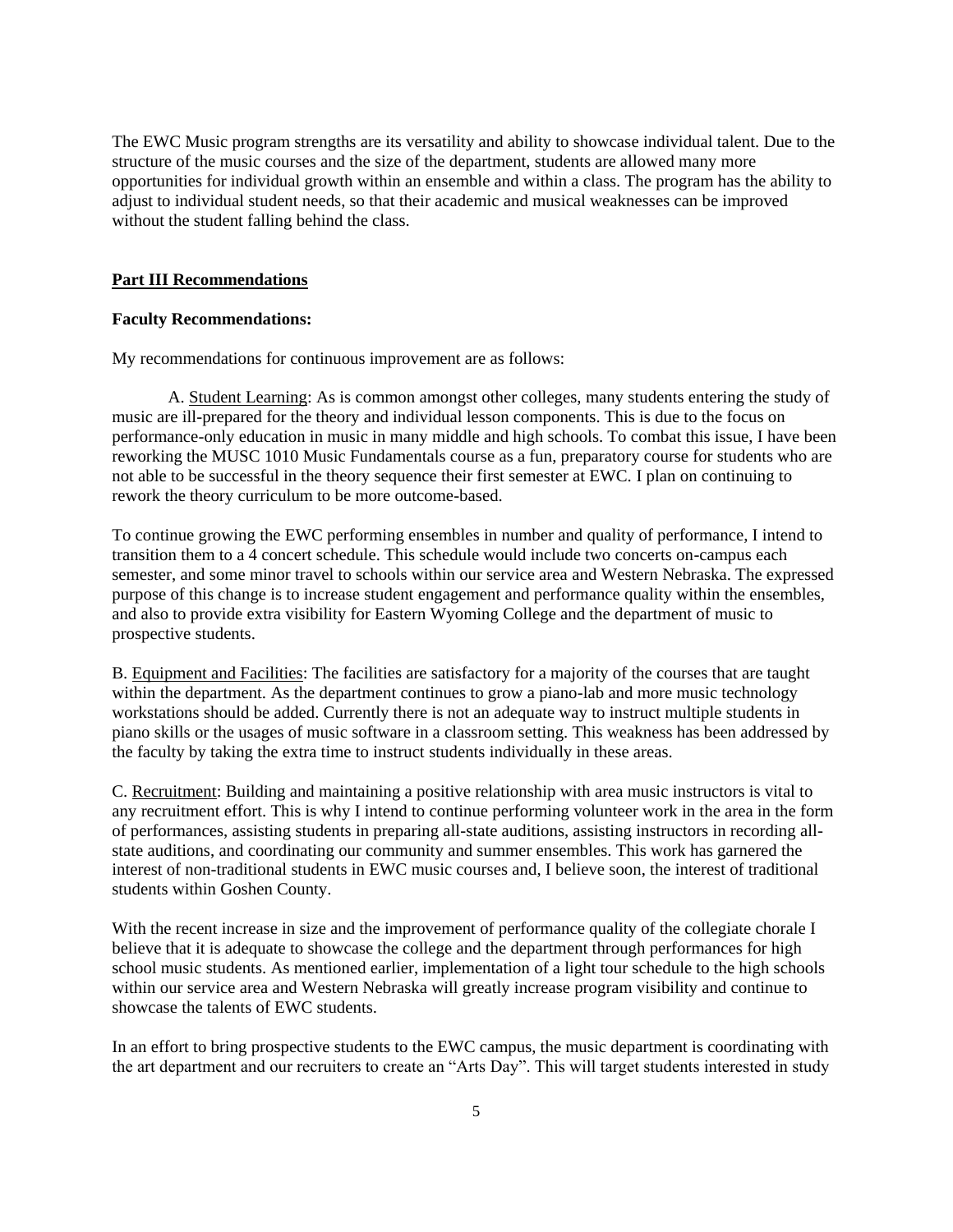in the fine arts and allow them to sit in on classes and rehearsals with current EWC students, attend a tour of the EWC campus, and meet EWC faculty members.

#### **Action Plans - Year One through Year Three**

Action Plans are attached.

#### **Advisory Committee Recommendations:**

The Music Advisory Committee recommends the implementation of a tour schedule for the college choir. In addition to touring high schools, the committee recommends that EWC Music include the Cheyenne VA Medical Center. The advisory committee also recommends the creation of a specific recruiting event to bring high school choir and band members to the EWC campus.

#### **Division Chair Recommendations:**

I have read the Instructional Program Review 2013-2014 for Music and faculty member Michael DeMers has compiled a sizable list of the department's strengths, successes and objectives along with a frank description of the Program's limitations and shortcomings. His remarks support the following observations. Since the Review five years ago there has been only one student enrolled in the program. The average FTE enrollment for those years has been 24.8. And while FTE enrollment fortunately has been climbing steadily the majority of those students have been concurrent.

 Two years ago the college decided to hire a full time music instructor, Mr. DeMers, to teach and grow the Music Program. What has been done to create sustainable success? There has been focused efforts on the following areas-- curriculum changes, student recruitment activities and beneficial partnerships. This has led to a collaboration with the Education Program and the development of the course Music for Elementary School Teachers. Joining the college's efforts to expand available outreach classes the Music Program now offers two new online courses. Concentrated recruiting efforts at over a dozen high schools with a constructive plan to re-visit these schools to build on gains. Proactive recruitment by Mr. DeMers who personally engages potential students by phone and mail and encourages them to enroll in the EWC Music Program. The renewal of the EWC Music Club in partnership with the EWC Art Club. And numerous formal and informal opportunities to perform whether as a vocalist in the choir or to play an instrument.

 EWC and the Goshen County area have been consistent supporters of the arts, including music, as evidenced by high attendance at numerous EWC sponsored professional performances and the Goshen Community Theater group's plays and musicals. To take advantage of this support the EWC Music Program and Mr. DeMers have established community affiliations, liaisons and partnerships with groups such as GCT and the Eastern Wyoming Arts Council. The Program has also attracted superior membership on its advisory committee.

 The judgment as to whether or not the Music Program has achieved a payoff will be viewed in the number of students it attracts. Those numbers haven't been seen yet. Mr. DeMers has only been on the job two years. However, as stated, there is energetic community support for the arts including music. There is also a knowledgeable and dependable number of music students